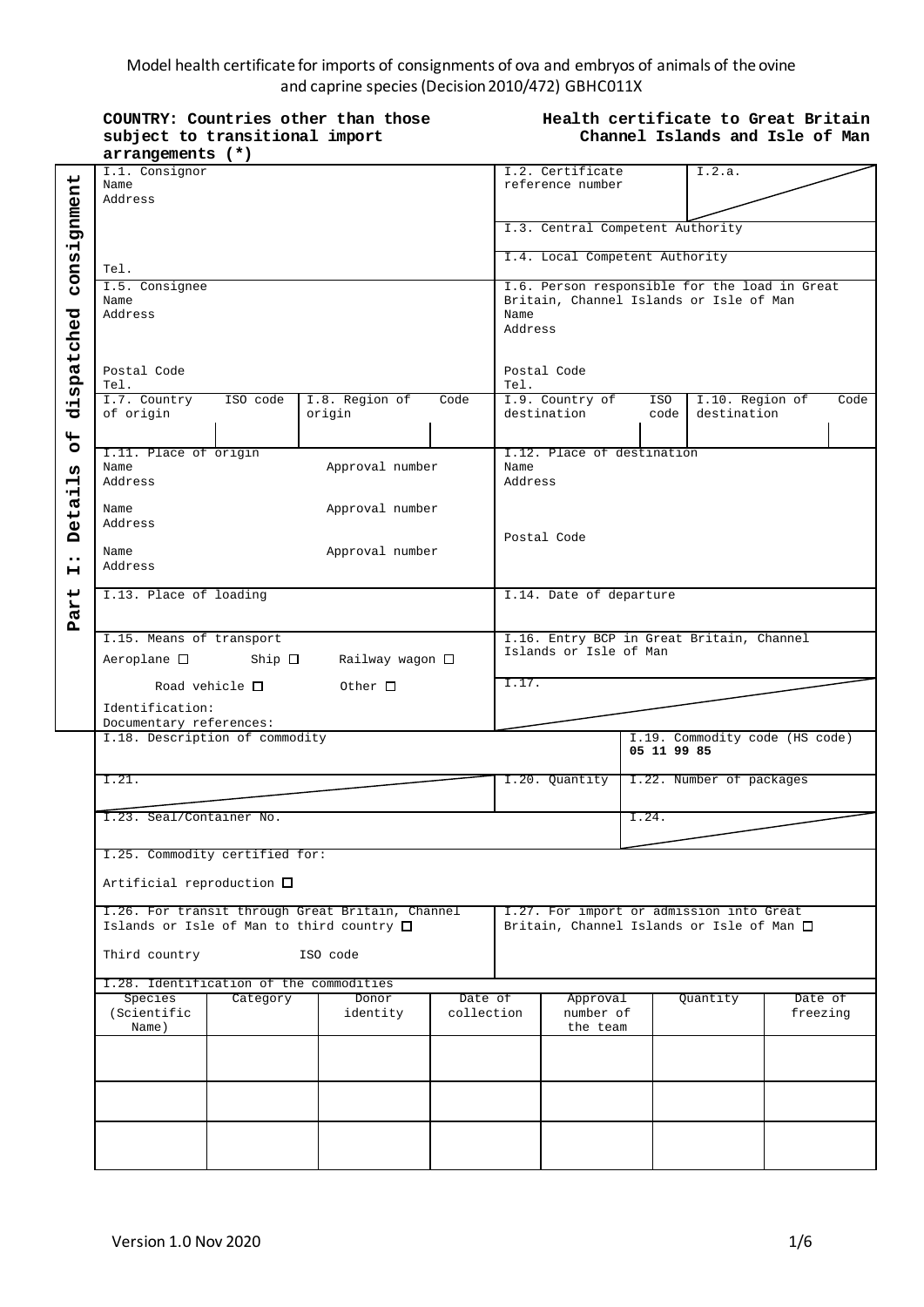|                                                          | arrangements (*)                                                |                                                              |                                                                                                                                                                                                                                                                                                                                                                                                                                                                                                                                                                                                                                                                                                                                   |                                                                                                                                                                                                                                                                                                                                                                                            |      |  |  |
|----------------------------------------------------------|-----------------------------------------------------------------|--------------------------------------------------------------|-----------------------------------------------------------------------------------------------------------------------------------------------------------------------------------------------------------------------------------------------------------------------------------------------------------------------------------------------------------------------------------------------------------------------------------------------------------------------------------------------------------------------------------------------------------------------------------------------------------------------------------------------------------------------------------------------------------------------------------|--------------------------------------------------------------------------------------------------------------------------------------------------------------------------------------------------------------------------------------------------------------------------------------------------------------------------------------------------------------------------------------------|------|--|--|
|                                                          | II. Health information                                          |                                                              |                                                                                                                                                                                                                                                                                                                                                                                                                                                                                                                                                                                                                                                                                                                                   | II.a. Certificate<br>reference number                                                                                                                                                                                                                                                                                                                                                      | II.b |  |  |
| Certification<br>$\bullet\bullet$<br>н<br>н<br>art<br>Ä, | I, the undersigned, official veterinarian, hereby certify that: |                                                              |                                                                                                                                                                                                                                                                                                                                                                                                                                                                                                                                                                                                                                                                                                                                   |                                                                                                                                                                                                                                                                                                                                                                                            |      |  |  |
|                                                          | II.1.                                                           |                                                              | (name of exporting country $(^2)$ )                                                                                                                                                                                                                                                                                                                                                                                                                                                                                                                                                                                                                                                                                               |                                                                                                                                                                                                                                                                                                                                                                                            |      |  |  |
|                                                          |                                                                 | II.1.1.                                                      | during that period;                                                                                                                                                                                                                                                                                                                                                                                                                                                                                                                                                                                                                                                                                                               | has been free from rinderpest, peste des petits ruminants, sheep and<br>goat pox, contagious caprine pleuropneumonia and Rift Valley fever<br>during the 12 months immediately prior to collection of the<br>$\alpha$ ova( <sup>1</sup> )/embryos( <sup>1</sup> ) to be exported and until their date of dispatch to<br>Great Britain and no vaccination against these diseases took place |      |  |  |
|                                                          | $\binom{1}{1}$ either                                           | [II.1.2.]                                                    | has been free from foot-and-mouth disease during the 12 months<br>immediately prior to collection of the $ova{1}$ /embryos ${1}$ ) and did not<br>carry out vaccination against foot-and-mouth disease during that<br>period; ]                                                                                                                                                                                                                                                                                                                                                                                                                                                                                                   |                                                                                                                                                                                                                                                                                                                                                                                            |      |  |  |
|                                                          | $(^1)$ or                                                       | [I1.1.2]                                                     | has not been free from foot-and-mouth disease during the 12 months<br>immediately prior to collection of the $y$ a( $^1$ )/embryos( $^1$ ) and/or carried<br>out vaccination against foot-and-mouth disease during that period and<br>the donor females come from holdings on which no animal was vaccinated<br>against foot-and-mouth disease during 30 days prior to collection and no<br>animal of susceptible species showed clinical signs of foot-and-mouth<br>disease during the 30 days prior to, and at least 30 days after, the<br>$\alpha$ ( <sup>1</sup> )/embryos( <sup>1</sup> ) were collected and the $\alpha$ va( <sup>1</sup> )/embryos( <sup>1</sup> ) were not<br>subjected to penetration of zona pellucida] |                                                                                                                                                                                                                                                                                                                                                                                            |      |  |  |
|                                                          | II.2.                                                           | The $0\text{va}(1)$ /embryos( <sup>1</sup> ) to be exported: |                                                                                                                                                                                                                                                                                                                                                                                                                                                                                                                                                                                                                                                                                                                                   |                                                                                                                                                                                                                                                                                                                                                                                            |      |  |  |
|                                                          |                                                                 | II.2.1.                                                      | to their collection;                                                                                                                                                                                                                                                                                                                                                                                                                                                                                                                                                                                                                                                                                                              | were collected( $1$ )/produced( $1$ ) and processed on premises within a 10-km<br>radius of which there was no incidence of foot-and-mouth disease,<br>vesicular stomatitis, Rift Valley fever in the 30 days immediately prior                                                                                                                                                            |      |  |  |
|                                                          |                                                                 | II.2.2.                                                      | 30 days thereafter;                                                                                                                                                                                                                                                                                                                                                                                                                                                                                                                                                                                                                                                                                                               | were stored at all times on approved premises within a 10-km radius of<br>which there was no incidence of foot-and-mouth disease, vesicular<br>stomatitis or Rift Valley fever from the time of their collection until                                                                                                                                                                     |      |  |  |
|                                                          |                                                                 | II.2.3.                                                      | $92/65/EEC$ ;                                                                                                                                                                                                                                                                                                                                                                                                                                                                                                                                                                                                                                                                                                                     | were collected <sup><math>(1)</math></sup> /produced <sup><math>(1)</math></sup> by the team described in box I.11., which<br>has been approved and supervised in accordance with the conditions for<br>the approval and supervision of embryo collection teams and embryo<br>production teams laid down in Chapter I(III) of Annex D to Directive                                         |      |  |  |
|                                                          |                                                                 | II.2.4.                                                      | Annex D to Directive 92/65/EEC                                                                                                                                                                                                                                                                                                                                                                                                                                                                                                                                                                                                                                                                                                    | meet the conditions for ova and embryos laid down in Chapter III(II) of                                                                                                                                                                                                                                                                                                                    |      |  |  |
|                                                          | II.2.5.                                                         |                                                              | come from the donor females of ovine $\binom{1}{1}$ caprine $\binom{1}{1}$ species which:                                                                                                                                                                                                                                                                                                                                                                                                                                                                                                                                                                                                                                         |                                                                                                                                                                                                                                                                                                                                                                                            |      |  |  |
|                                                          | $({}^{1})$ either                                               | [II.2.5.1]                                                   | were kept in a bluetonque virus-free country or zone for at least 60<br>days prior to, and during collection of the ova( $^1$ )/embryos( $^1$ );]<br>were kept during a bluetongue virus seasonally free period in a<br>seasonally free zone;<br>were kept protected from the vector for at least 60 days prior to, and<br>during the collection of the $ova(^1)/embryos(^1);$                                                                                                                                                                                                                                                                                                                                                    |                                                                                                                                                                                                                                                                                                                                                                                            |      |  |  |
|                                                          | $(^1)$ or                                                       | [II.2.5.1]                                                   |                                                                                                                                                                                                                                                                                                                                                                                                                                                                                                                                                                                                                                                                                                                                   |                                                                                                                                                                                                                                                                                                                                                                                            |      |  |  |
|                                                          | $(^1)$ or                                                       | [II.2.5.1]                                                   |                                                                                                                                                                                                                                                                                                                                                                                                                                                                                                                                                                                                                                                                                                                                   |                                                                                                                                                                                                                                                                                                                                                                                            |      |  |  |
|                                                          | $(^1)$ or                                                       | [II.2.5.1]                                                   | underwent a serological test for the detection of antibody to the<br>bluetongue virus serogroup, carried out in accordance with the Manual of<br>Diagnostic Tests and Vaccines for Terrestrial Animals between 21 and 60<br>days after collection of the ova( $^1$ )/embryos( $^1$ ) and giving negative<br>results; ]                                                                                                                                                                                                                                                                                                                                                                                                            |                                                                                                                                                                                                                                                                                                                                                                                            |      |  |  |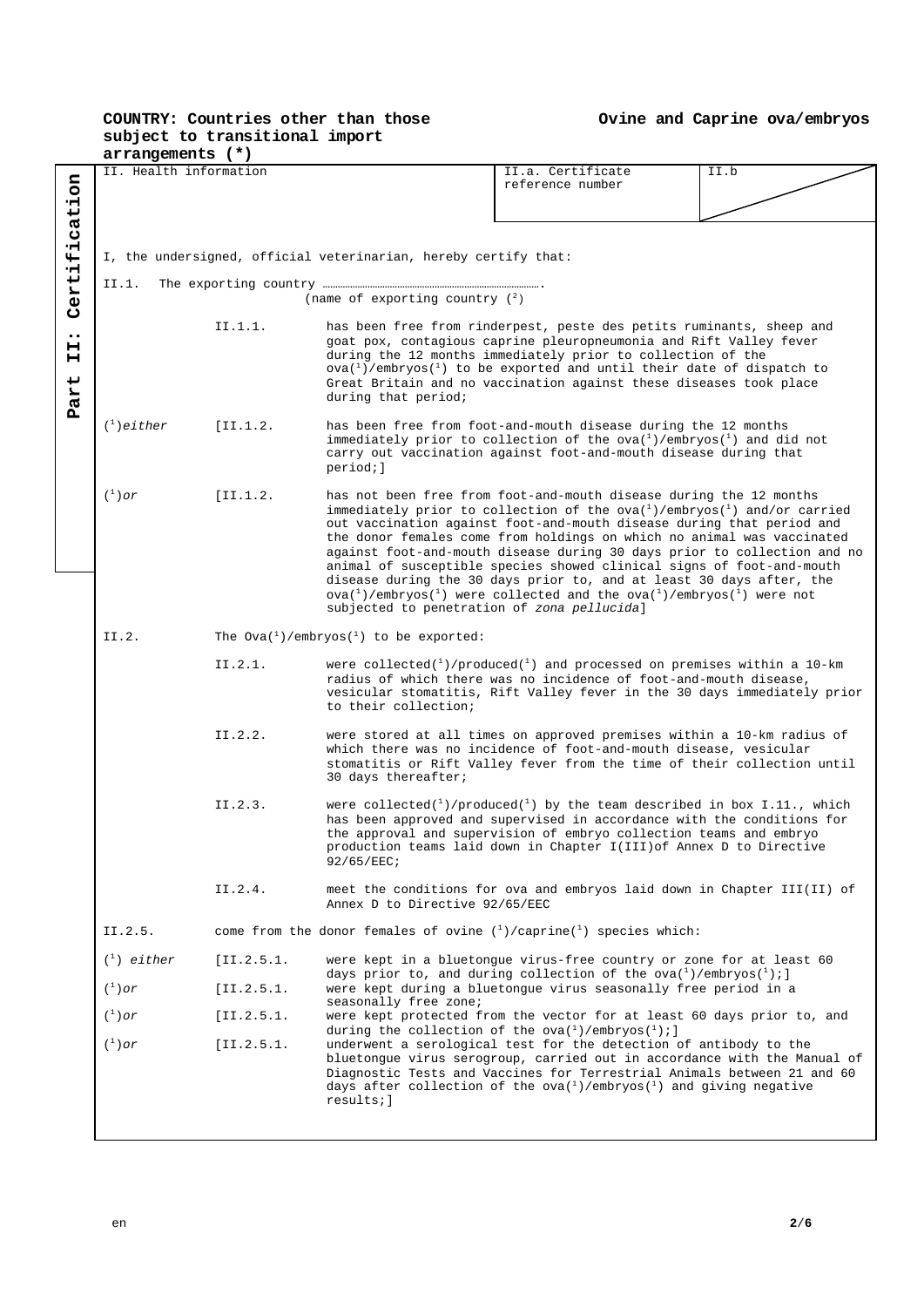| arrangements (*)                                                |                     |                                                                                                                                                                                                                                                                                                                                                 |                                                                                                                                                                                                                                                                                                                                                                                                                                                                                                                                                                                                                                                        |       |  |  |
|-----------------------------------------------------------------|---------------------|-------------------------------------------------------------------------------------------------------------------------------------------------------------------------------------------------------------------------------------------------------------------------------------------------------------------------------------------------|--------------------------------------------------------------------------------------------------------------------------------------------------------------------------------------------------------------------------------------------------------------------------------------------------------------------------------------------------------------------------------------------------------------------------------------------------------------------------------------------------------------------------------------------------------------------------------------------------------------------------------------------------------|-------|--|--|
| II. Health information                                          |                     |                                                                                                                                                                                                                                                                                                                                                 | II.a. Certificate<br>reference number                                                                                                                                                                                                                                                                                                                                                                                                                                                                                                                                                                                                                  | II.b. |  |  |
|                                                                 |                     |                                                                                                                                                                                                                                                                                                                                                 |                                                                                                                                                                                                                                                                                                                                                                                                                                                                                                                                                                                                                                                        |       |  |  |
| $(\begin{smallmatrix}1\\1\end{smallmatrix})$ or                 | [II.2.5.1]          | underwent an agent identification test for bluetongue virus, carried<br>out in accordance with the Manual of Diagnostic Tests and Vaccines for<br>Terrestrial Animals on a blood sample taken on the day of the<br>$\alpha$ ova( <sup>1</sup> )/embryos( <sup>1</sup> ) collection or the day of slaughtering and giving<br>negative results; ] |                                                                                                                                                                                                                                                                                                                                                                                                                                                                                                                                                                                                                                                        |       |  |  |
| II.2.5.2.                                                       |                     |                                                                                                                                                                                                                                                                                                                                                 | to the best of my knowledge do not come from holdings and have not been in contact<br>with animals of a holding, in which, based on the official notification system and<br>according to the written declaration made by the owner, any of the following diseases<br>has been clinically detected within the periods referred to in points (a) to (d) prior<br>to collection of the ova( $^1$ )/embryos( $^1$ ) to be exported:                                                                                                                                                                                                                        |       |  |  |
| (a)                                                             |                     | contagious agalactia of sheep or goats (Mycoplasma agalactiae,<br>colony'), within the last six months;                                                                                                                                                                                                                                         | Mycoplasma capricolum, Mycoplasma mycoides var. mycoides 'large                                                                                                                                                                                                                                                                                                                                                                                                                                                                                                                                                                                        |       |  |  |
| (b)                                                             | $months$ ;          | paratuberculosis and caseous lymphadenitis, within the last 12                                                                                                                                                                                                                                                                                  |                                                                                                                                                                                                                                                                                                                                                                                                                                                                                                                                                                                                                                                        |       |  |  |
| (c)                                                             |                     | pulmonary adenomatosis, within the last three years;                                                                                                                                                                                                                                                                                            |                                                                                                                                                                                                                                                                                                                                                                                                                                                                                                                                                                                                                                                        |       |  |  |
| $\binom{1}{1}$ either $[(d)]$                                   |                     | for goats, within the last three years; ]                                                                                                                                                                                                                                                                                                       | Maedi Visna for sheep or caprine viral arthritis/encephalitis                                                                                                                                                                                                                                                                                                                                                                                                                                                                                                                                                                                          |       |  |  |
| $\binom{1}{1}$ or                                               | $\lceil (d) \rceil$ | apart;]                                                                                                                                                                                                                                                                                                                                         | Maedi Visna for sheep or caprine viral arthritis/encephalitis<br>for goats, within the last 12 months, and all the infected<br>animals were slaughtered and remaining animals subsequently<br>reacted negatively to two tests carried out at least six months                                                                                                                                                                                                                                                                                                                                                                                          |       |  |  |
| II.2.5.3.                                                       | collection;         |                                                                                                                                                                                                                                                                                                                                                 | showed no clinical signs of disease on the day of the ova $(^1)$ /embryos $(^1)$                                                                                                                                                                                                                                                                                                                                                                                                                                                                                                                                                                       |       |  |  |
| $({}^{1})({}^{4})$ either                                       | [II.2.5.4]          |                                                                                                                                                                                                                                                                                                                                                 | originate from the region described in Box I.8., which has been<br>recognised as officially brucellosis (B. melitensis)-free, and]                                                                                                                                                                                                                                                                                                                                                                                                                                                                                                                     |       |  |  |
| $(^1)$ or                                                       | [II.2.5.4]          | Directive 91/68/EEC, and]                                                                                                                                                                                                                                                                                                                       | have belonged to a holding which has obtained and maintained its<br>officially brucellosis $(B.$ melitensis) - free status in accordance with                                                                                                                                                                                                                                                                                                                                                                                                                                                                                                          |       |  |  |
| $(^1)$ or<br>[II.2.5.4]<br>of the $ova(^1)$ /embryos $(^1)$ , ] |                     |                                                                                                                                                                                                                                                                                                                                                 | originate from a holding, where in respect of brucellosis<br>(B. melitensis) all susceptible animals have been free from any<br>clinical or any signs of this disease for the last 12 months, none of<br>the ovine and caprine animals have been vaccinated against this<br>disease, save those vaccinated with Rev. 1 vaccine more than two years<br>ago, and all ovine and caprine animals over six months of age have been<br>subjected to at least two tests $(3)$ , carried out with negative results<br>six months apart, the latter being within 30 days prior to collection<br>and have not been kept previously in a holding of lower status; |       |  |  |
| $\binom{1}{1}$ either                                           | [II.2.5.5.          |                                                                                                                                                                                                                                                                                                                                                 | have remained in the exporting country for at least the past six months<br>prior to collection of the $ova{1}/embryos{1}$ to be exported;                                                                                                                                                                                                                                                                                                                                                                                                                                                                                                              |       |  |  |
| $(^1)$ or<br>[II.2.5.5.                                         |                     |                                                                                                                                                                                                                                                                                                                                                 | during the past six months prior to collection of the ova( $\frac{1}{2}$ )/embryos( $\frac{1}{2}$ )<br>they complied with the animal health conditions applying to donors of<br>the ova/embryos( $^1$ )which are intended for export to the Great Britain,<br>and they have been imported into the exporting country at least 30 days                                                                                                                                                                                                                                                                                                                  |       |  |  |
|                                                                 | II.2.5.6.           | following conditions are fulfilled:                                                                                                                                                                                                                                                                                                             | have been kept continuously since birth in a country where the                                                                                                                                                                                                                                                                                                                                                                                                                                                                                                                                                                                         |       |  |  |
|                                                                 | II.2.5.6.1.         |                                                                                                                                                                                                                                                                                                                                                 | classical scrapie is compulsorily notifiable;                                                                                                                                                                                                                                                                                                                                                                                                                                                                                                                                                                                                          |       |  |  |
|                                                                 |                     |                                                                                                                                                                                                                                                                                                                                                 |                                                                                                                                                                                                                                                                                                                                                                                                                                                                                                                                                                                                                                                        |       |  |  |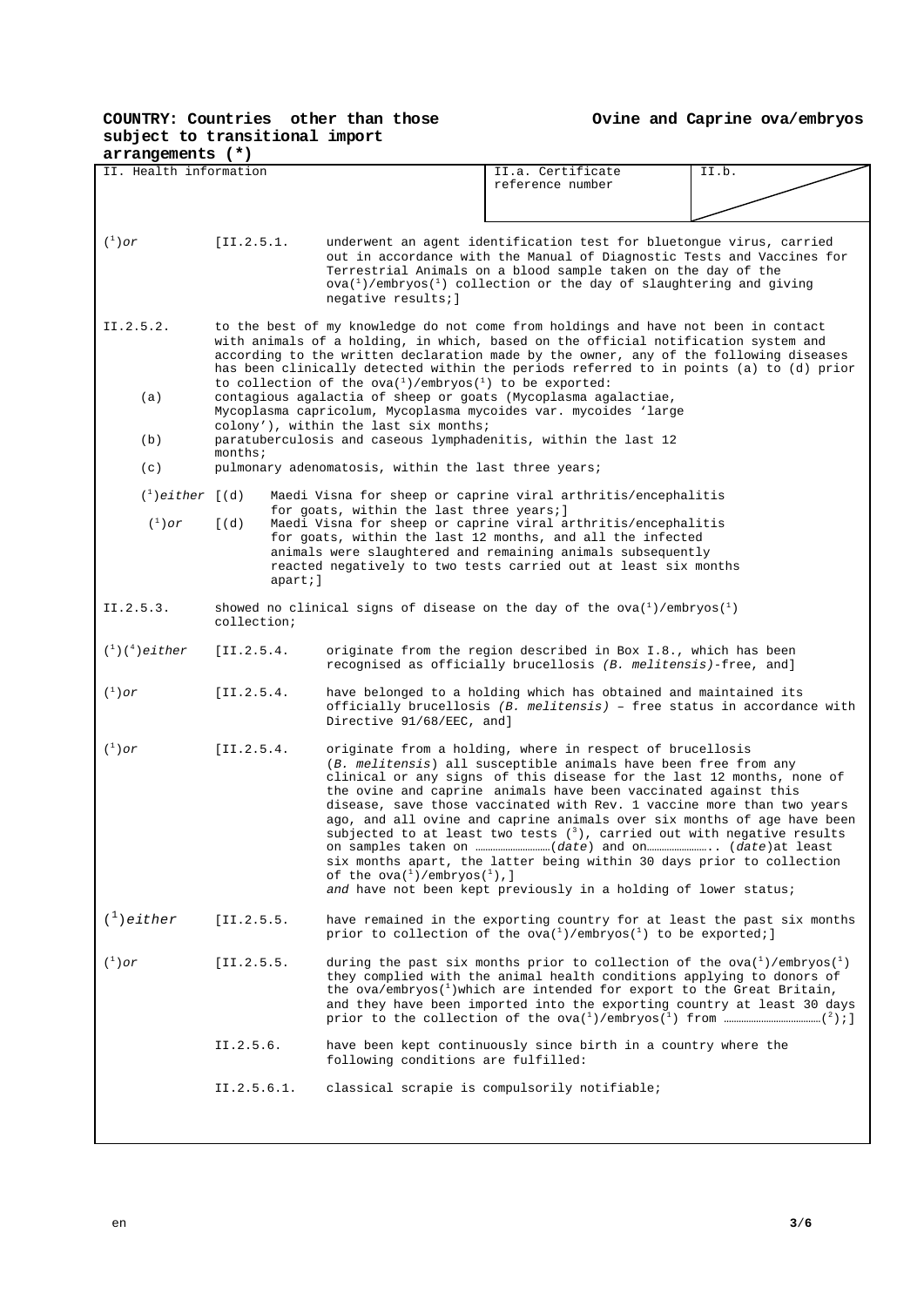| arrangements (*)                                |                                                                                                                                                                                                                                                               |                                                                                                                                                                                                                                                                                                                                                                                                      |                                                                                                                                                                                                                                                                                                            |       |  |  |
|-------------------------------------------------|---------------------------------------------------------------------------------------------------------------------------------------------------------------------------------------------------------------------------------------------------------------|------------------------------------------------------------------------------------------------------------------------------------------------------------------------------------------------------------------------------------------------------------------------------------------------------------------------------------------------------------------------------------------------------|------------------------------------------------------------------------------------------------------------------------------------------------------------------------------------------------------------------------------------------------------------------------------------------------------------|-------|--|--|
| II. Health information                          |                                                                                                                                                                                                                                                               |                                                                                                                                                                                                                                                                                                                                                                                                      | II.a. Certificate<br>reference number                                                                                                                                                                                                                                                                      | II.b. |  |  |
|                                                 |                                                                                                                                                                                                                                                               |                                                                                                                                                                                                                                                                                                                                                                                                      |                                                                                                                                                                                                                                                                                                            |       |  |  |
|                                                 | II.2.5.6.2.                                                                                                                                                                                                                                                   |                                                                                                                                                                                                                                                                                                                                                                                                      | an awareness, surveillance and monitoring system is in place;                                                                                                                                                                                                                                              |       |  |  |
|                                                 | II.2.5.6.3.                                                                                                                                                                                                                                                   | ovine and caprine animals affected with classical scrapie are killed<br>and completely destroyed;                                                                                                                                                                                                                                                                                                    |                                                                                                                                                                                                                                                                                                            |       |  |  |
|                                                 | II.2.5.6.4.                                                                                                                                                                                                                                                   |                                                                                                                                                                                                                                                                                                                                                                                                      | the feeding to ovine and caprine animals of meat-and-bone meal or<br>greaves of ruminant origin has been banned and effectively enforced in<br>the whole country for a period of at least the last seven years;                                                                                            |       |  |  |
| $\binom{1}{1}$ either                           | [II.2.5.7]                                                                                                                                                                                                                                                    | have been kept continuously for the last three years before the<br>collection of the embryos to be exported in a holding or holdings which<br>has/have been complying for the last three years before the collection<br>of the embryos to be exported with the requirements laid down in points<br>(a) to (f) of point 1.3. of Section A of Chapter A of Annex 8 to<br>Regulation (EC) No 999/2001;] |                                                                                                                                                                                                                                                                                                            |       |  |  |
| $(\begin{smallmatrix}1\\1\end{smallmatrix})$ or | [II.2.5.7]                                                                                                                                                                                                                                                    | are ovine animals and the embryos                                                                                                                                                                                                                                                                                                                                                                    |                                                                                                                                                                                                                                                                                                            |       |  |  |
| $\binom{1}{1}$ either                           |                                                                                                                                                                                                                                                               | [are of the ARR/ARR prion protein genotype;]]                                                                                                                                                                                                                                                                                                                                                        |                                                                                                                                                                                                                                                                                                            |       |  |  |
| $(^1)$ or                                       |                                                                                                                                                                                                                                                               | January 2015; ]]                                                                                                                                                                                                                                                                                                                                                                                     | [carry at least one ARR allele and were collected after the date of 1                                                                                                                                                                                                                                      |       |  |  |
| $[II.2.6]$                                      |                                                                                                                                                                                                                                                               | were collected( $^{1}$ )/produced( $^{1}$ ) in the exporting country,                                                                                                                                                                                                                                                                                                                                |                                                                                                                                                                                                                                                                                                            |       |  |  |
| $\binom{1}{1}$ either                           | [II.2.6.1]                                                                                                                                                                                                                                                    | which according to official findings is free from epizootic<br>haemorrhagic disease (EHD); ]]                                                                                                                                                                                                                                                                                                        |                                                                                                                                                                                                                                                                                                            |       |  |  |
| $({}^{1})({}^{5})$ or                           | [II.2.6.1]                                                                                                                                                                                                                                                    | in which according to official findings the following serotypes of<br>the donor females of ovine( $^{1}$ )/caprine( $^{1}$ ) species were subjected with<br>negative results in each case to the following tests carried out in an<br>approved laboratory:                                                                                                                                           |                                                                                                                                                                                                                                                                                                            |       |  |  |
| $\binom{1}{1}$ either                           |                                                                                                                                                                                                                                                               | [a serological test (6) for the detection of antibody to the EHD virus<br>serogroup, carried out on samples of blood taken on two occasions not<br>more than 12 months apart prior to and not less than 21 days following<br>collection for this consignment of $y(a)^{1}/\text{embryos}(1)$ ; 1]                                                                                                    |                                                                                                                                                                                                                                                                                                            |       |  |  |
|                                                 | $(\begin{smallmatrix}1\\1\end{smallmatrix})$ or                                                                                                                                                                                                               | $\alpha$ ( <sup>1</sup> )/embryos( <sup>1</sup> ); ]]                                                                                                                                                                                                                                                                                                                                                | [a serological test( $^6$ ) for the detection of antibody to the EHD virus<br>serogroup, carried out on samples of blood taken at intervals of not<br>more than 60 days throughout the collection period and between 21 and<br>60 days after the final collection for this consignment of                  |       |  |  |
|                                                 | $(^1)$ or                                                                                                                                                                                                                                                     | consignment of $ova(^1)$ /embryos( $'$ );]]                                                                                                                                                                                                                                                                                                                                                          | [an agent identification test( <sup>6</sup> ), carried out on samples of blood<br>collected at commencement and conclusion of, and at least every 7 days,<br>if carried out as virus isolation test, or at least every 28 days, if<br>carried out as polymerase chain reaction, during collection for this |       |  |  |
| II.2.7.                                         |                                                                                                                                                                                                                                                               | were collected( $^{1}$ )/produced( $^{1}$ ) after the date on which the embryo collection team was<br>approved by the competent authority of the exporting country;                                                                                                                                                                                                                                  |                                                                                                                                                                                                                                                                                                            |       |  |  |
| II.2.8.                                         | were processed and stored under approved conditions for at least 30 days immediately<br>after their collection $(1)$ /production $(1)$ and transported under conditions for ova and<br>embryos laid down in Chapter III(II) of Annex D to Directive 92/65/EEC |                                                                                                                                                                                                                                                                                                                                                                                                      |                                                                                                                                                                                                                                                                                                            |       |  |  |
| II.2.9.                                         | were sent to the place of loading in a sealed container in accordance with the<br>requirements for the transport of embryos laid down in point 6 of Chapter III(II) of<br>Annex D to Directive 92/65/EEC and bearing the number detailed in Box I.23.         |                                                                                                                                                                                                                                                                                                                                                                                                      |                                                                                                                                                                                                                                                                                                            |       |  |  |
|                                                 |                                                                                                                                                                                                                                                               |                                                                                                                                                                                                                                                                                                                                                                                                      |                                                                                                                                                                                                                                                                                                            |       |  |  |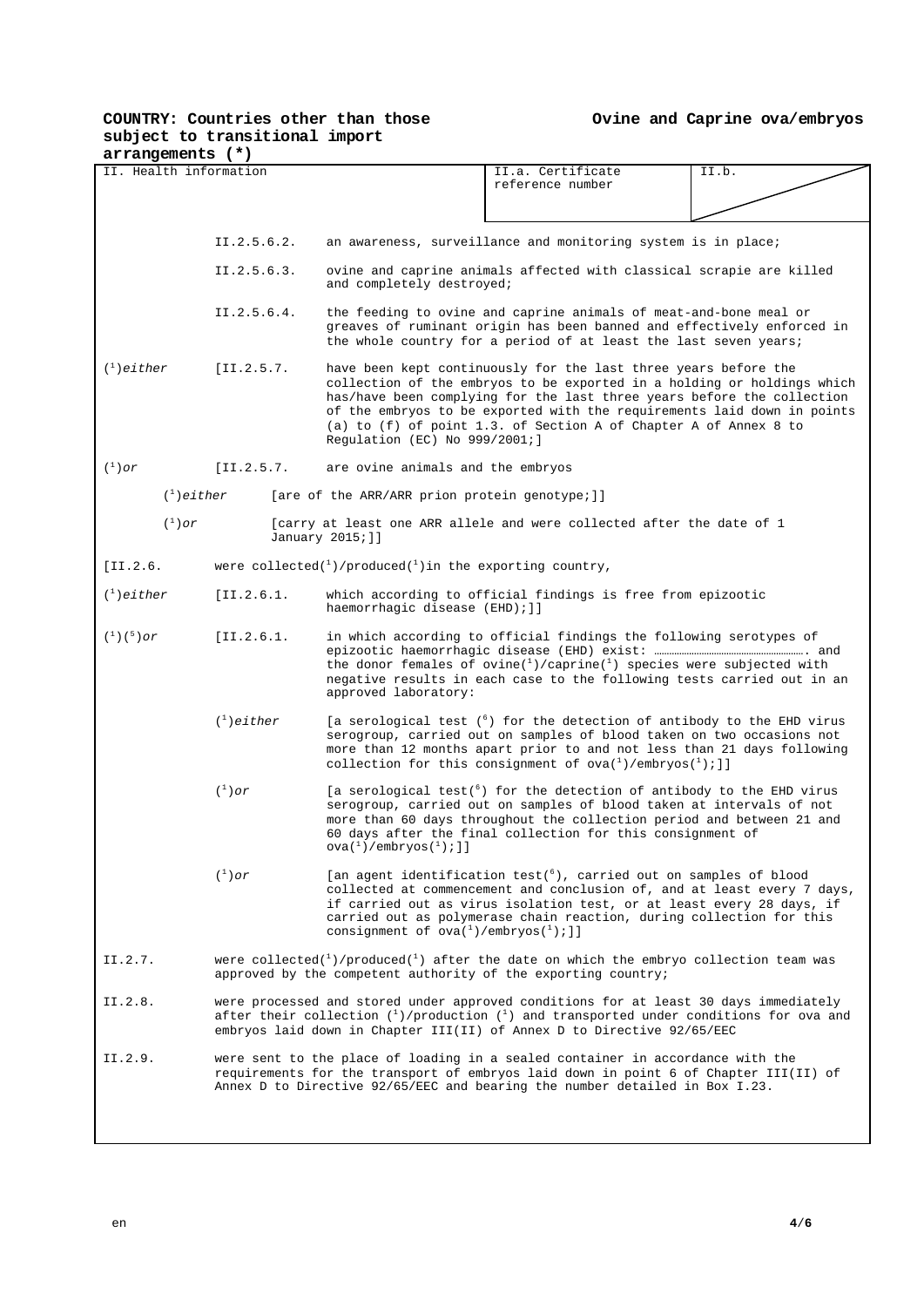| arrangements (*)                                                         |                                                                                                                                                                                                                                                                                                                              |  |                                                                                                                                                                                                  |       |  |  |  |
|--------------------------------------------------------------------------|------------------------------------------------------------------------------------------------------------------------------------------------------------------------------------------------------------------------------------------------------------------------------------------------------------------------------|--|--------------------------------------------------------------------------------------------------------------------------------------------------------------------------------------------------|-------|--|--|--|
|                                                                          | II. Health information                                                                                                                                                                                                                                                                                                       |  | II.a. Certificate<br>reference number                                                                                                                                                            | II.b. |  |  |  |
|                                                                          | $({}^{1})$ [II.2.10.<br>the consignment consists of embryos of the ovine or caprine species which were<br>conceived by artificial insemination $\binom{1}{1}$ as a result of <i>in vitro</i> fertilisation<br>$\binom{1}{1}$ using semen coming from semen collection centres approved $\binom{7}{1}$ in accordance<br>with: |  |                                                                                                                                                                                                  |       |  |  |  |
| $\binom{1}{1}$ either                                                    | [II.2.10.1]<br>Article 11(2) of Directive 92/65/EEC and located in Great Britain;<br>and the semen complies with the requirements of Directive 92/65/EEC. ] ]                                                                                                                                                                |  |                                                                                                                                                                                                  |       |  |  |  |
| $(1)$ or                                                                 | [II.2.10.1]<br>Article $17(3)(b)$ of Directive $92/65/EEC$ and located in a third country<br>or part thereof listed in Annex 1 to Decision 2010/472/EU, and the<br>semen complies with the requirements set out in Part 2 of Annex 2 to<br>that Decision.]]                                                                  |  |                                                                                                                                                                                                  |       |  |  |  |
| Notes                                                                    |                                                                                                                                                                                                                                                                                                                              |  |                                                                                                                                                                                                  |       |  |  |  |
|                                                                          | Liechtenstein; Norway and Switzerland.                                                                                                                                                                                                                                                                                       |  | (*) Those countries subject to the transitional import arrangements include: an EU member State;                                                                                                 |       |  |  |  |
|                                                                          |                                                                                                                                                                                                                                                                                                                              |  | References to Great Britain in this certificate include Channel Islands and Isle of Man.                                                                                                         |       |  |  |  |
|                                                                          | Union (Withdrawal) Act 2018).                                                                                                                                                                                                                                                                                                |  | References to European Union legislation within this certificate are references to direct EU<br>legislation which has been retained in Great Britain (retained EU law as defined in the European |       |  |  |  |
| Part I:                                                                  |                                                                                                                                                                                                                                                                                                                              |  |                                                                                                                                                                                                  |       |  |  |  |
|                                                                          | Box I.6: Person responsible for the load in Great Britain: this box is to be filled in only<br>if it is a certificate for transit commodity.                                                                                                                                                                                 |  |                                                                                                                                                                                                  |       |  |  |  |
| $\qquad \qquad -$                                                        | Box I.11: place of origin shall correspond to the approved embryo collection team or embryo<br>production team by which the ova/embryos were collected/produced, processed and stored; and<br>listed in accordance with Article $17(3)(b)$ of Directive $92/65/EEC$ .                                                        |  |                                                                                                                                                                                                  |       |  |  |  |
|                                                                          | Box I.22: Number of packages shall correspond to the number of containers.                                                                                                                                                                                                                                                   |  |                                                                                                                                                                                                  |       |  |  |  |
|                                                                          |                                                                                                                                                                                                                                                                                                                              |  | Box I.23: Identification of container and seal number shall be indicated.                                                                                                                        |       |  |  |  |
|                                                                          | Box I.26: Fill in according to whether it is a transit or an import certificate.                                                                                                                                                                                                                                             |  |                                                                                                                                                                                                  |       |  |  |  |
|                                                                          |                                                                                                                                                                                                                                                                                                                              |  | Box I.27: Fill in according to whether it is a transit or an import certificate.                                                                                                                 |       |  |  |  |
|                                                                          | Box I.28:                                                                                                                                                                                                                                                                                                                    |  | Species: Select amongst 'Ovis aries' or 'Capra hircus' as appropriate                                                                                                                            |       |  |  |  |
|                                                                          | Category: specify if in vivo derived embryos, in vivo derived ova, in vitro<br>produced embryos or micromanipulated embryos.                                                                                                                                                                                                 |  |                                                                                                                                                                                                  |       |  |  |  |
|                                                                          | Donor identity shall correspond to the official identification of the animal.                                                                                                                                                                                                                                                |  |                                                                                                                                                                                                  |       |  |  |  |
|                                                                          | Date of collection shall be indicated for in vivo derived embryos and in the<br>following format: dd.mm.yyyy.                                                                                                                                                                                                                |  |                                                                                                                                                                                                  |       |  |  |  |
| Date of freezing shall be indicated in the following format: dd.mm.yyyy. |                                                                                                                                                                                                                                                                                                                              |  |                                                                                                                                                                                                  |       |  |  |  |
|                                                                          | Approval number of the team: shall correspond to the approved embryo collection<br>team or embryo production team by which the ova/embryos were<br>collected/produced, processed and stored; and listed in accordance with Article<br>$17(3)(b)$ of Directive $92/65/EEC$ .                                                  |  |                                                                                                                                                                                                  |       |  |  |  |
|                                                                          |                                                                                                                                                                                                                                                                                                                              |  |                                                                                                                                                                                                  |       |  |  |  |